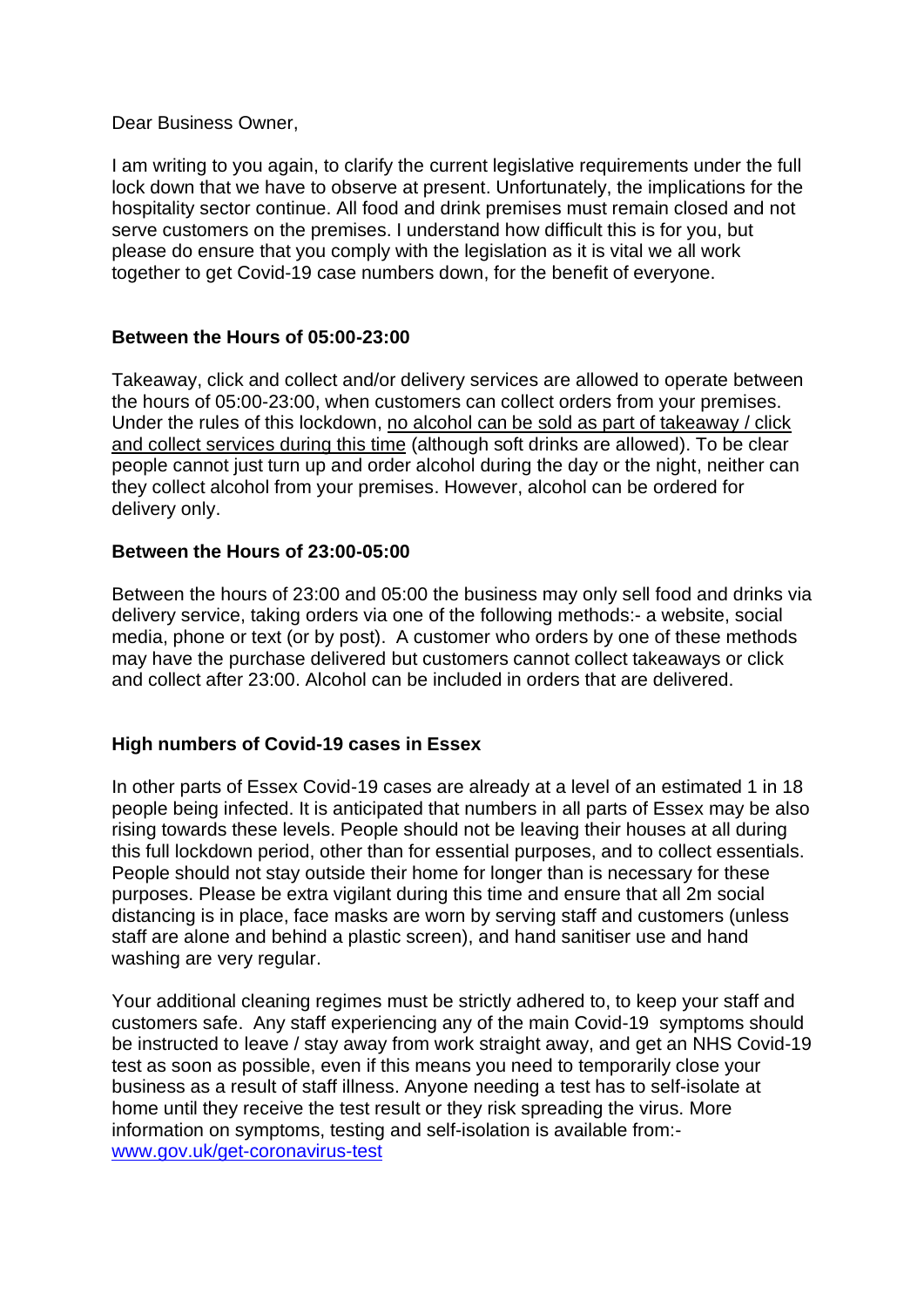# **Discouraging the consumption of food and drink in the vicinity**

Customers are not permitted to sit on seating either within your curtilage or in the vicinity of your premises to consume food / drink purchased from your establishment. Please ensure any seating that you have remains covered / taped in such a way that it cannot be used.

## **Responsible alcohol sales**

Within your premises licence you have existing obligations not to sell alcohol to minors. These duties must continue to be observed.

To continue to meet these obligations:-

- 1. The business will be operated in such a way that reflects a commitment to be a responsible retailer. To protect children from harm there will be a policy of:
	- (i) Terms & conditions stressing that the purchaser and those receiving a delivery of alcohol must be at least 18 years of age.
	- (ii) A Challenge 25 policy for alcohol sales.
	- (iii) At the time the order is placed (by one of the methods listed above) a declaration will be required from the person placing the order that the person is over 18 years of age.
- 2. The online ordering process will prevent the consumer from placing an order until they have read the Challenge 25 statement unless the business calls the consumer to provide this information verbally before the order is accepted.
- 3. Anyone receiving a delivery and not appearing to be of the age of 25 years will be required to produce appropriate identification proving that they have turned 18 in order to be supplied with alcohol (Appropriate ID will be a passport, photo driving licence, PASS accredited proof of age card or other reliable photo-ID)
- 4. Staff shall be trained in all aspects of responsible alcohol retailing and in particular the Protection of Children including the Challenge 25 policy and the identification and refusal of potential 'proxy' purchasers.
- 5. A refusals log will be kept and reviewed regularly by the Designated Premises Supervisor and made available for inspection by the Police and an appropriate local authority representative.

If you have any questions, our team is here to help, guide and support you. Please contact Licensing, Food and Safety at [Licensing.team@colchester.gov.uk](mailto:Licensing.team@colchester.gov.uk) or [Food.team@colchester.gov.uk](mailto:Food.team@colchester.gov.uk)

Kind regards